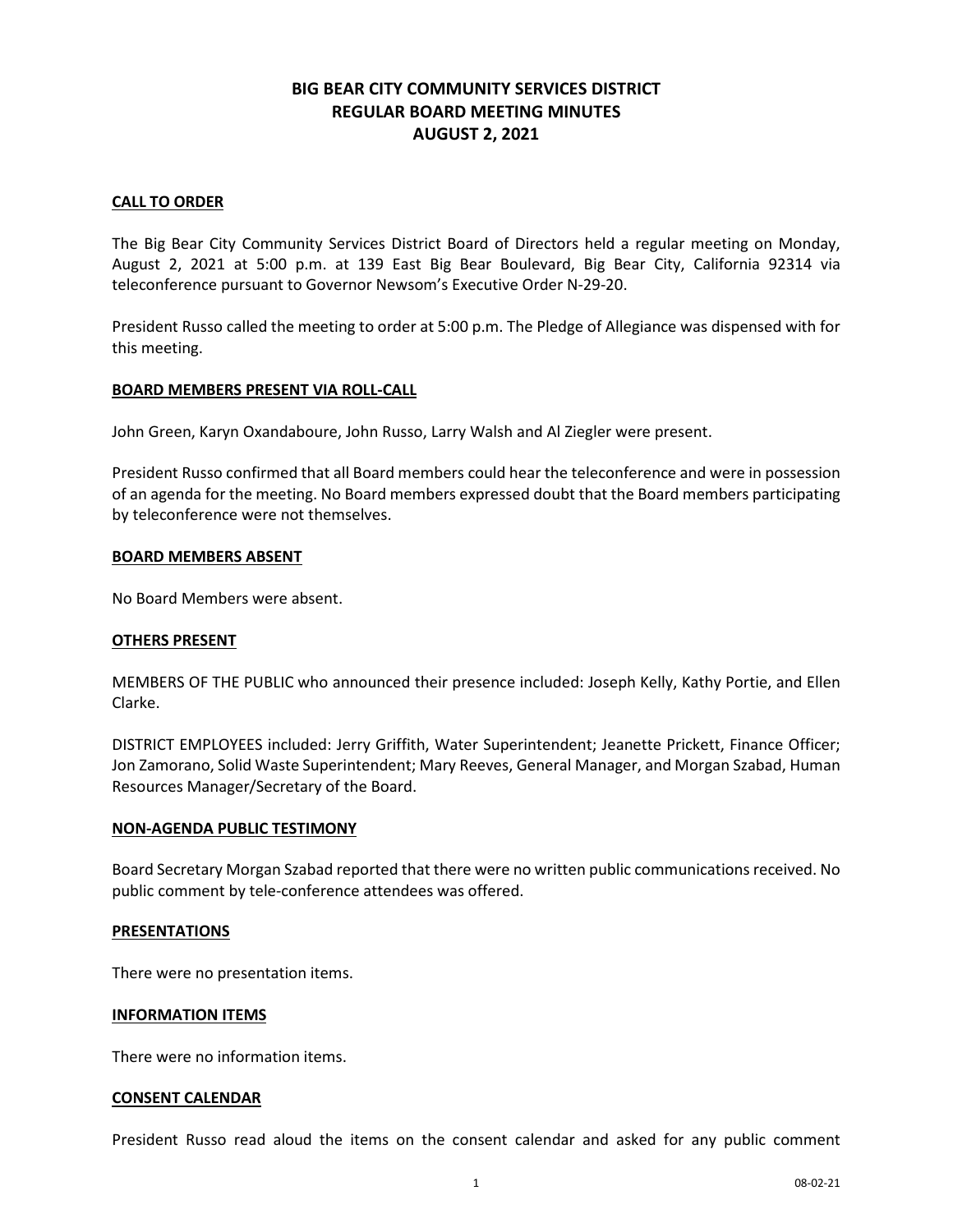regarding the consent calendar items. There was no public comment given.

# **MOTION**

Upon motion by Director Walsh, seconded by Director Oxandaboure, and carried by the following roll-call vote:

| AYES:     | GREEN, OXANDABOURE, RUSSO, WALSH, ZIEGLER |
|-----------|-------------------------------------------|
| NOES:     | <b>NONE</b>                               |
| ABSENT:   | <b>NONE</b>                               |
| ABSTAINS: | <b>NONE</b>                               |

The Board approved the following consent items as presented:

A. Minutes - Regular Meeting July 19, 2021

### **REQUESTS FOR CONTINUANCE**

There were no requests for continuance.

### **ITEMS REMOVED FROM THE CONSENT CALENDAR FOR DISCUSSION**

There were no items removed from the consent calendar for discussion.

### **COMMITTEE & BOARD MEMBER REPORTS**

A. The following Committees met since the last Board Meeting:

There were no Committee or Board Member reports.

#### **STAFF REPORTS**

The General Manager's Report was discussed, received, and filed.

#### **UNFINISHED BUSINESS**

There were no unfinished business items.

#### **NEW BUSINESS/ADOPTION AGENDA/DISCUSSION/NOTICED HEARINGS**

A. Social Media Policy

President Russo asked General Manager Mary Reeves to describe this agenda item. General Manager Mary Reeves explained that she had received a request from the Water Superintendent for the implementation of a social media presence for the District for the purpose of water conservation notifications. Ms. Reeves stated that the District having a social media presence would be used as a way to engage the East Valley community more, and would provide information much like the sign outside of the District office. Ms. Reeves explained that it is a quick way to put out information to District customers and direct customers to the District website for more elaborate information. Staff answered Board questions and public comment was heard.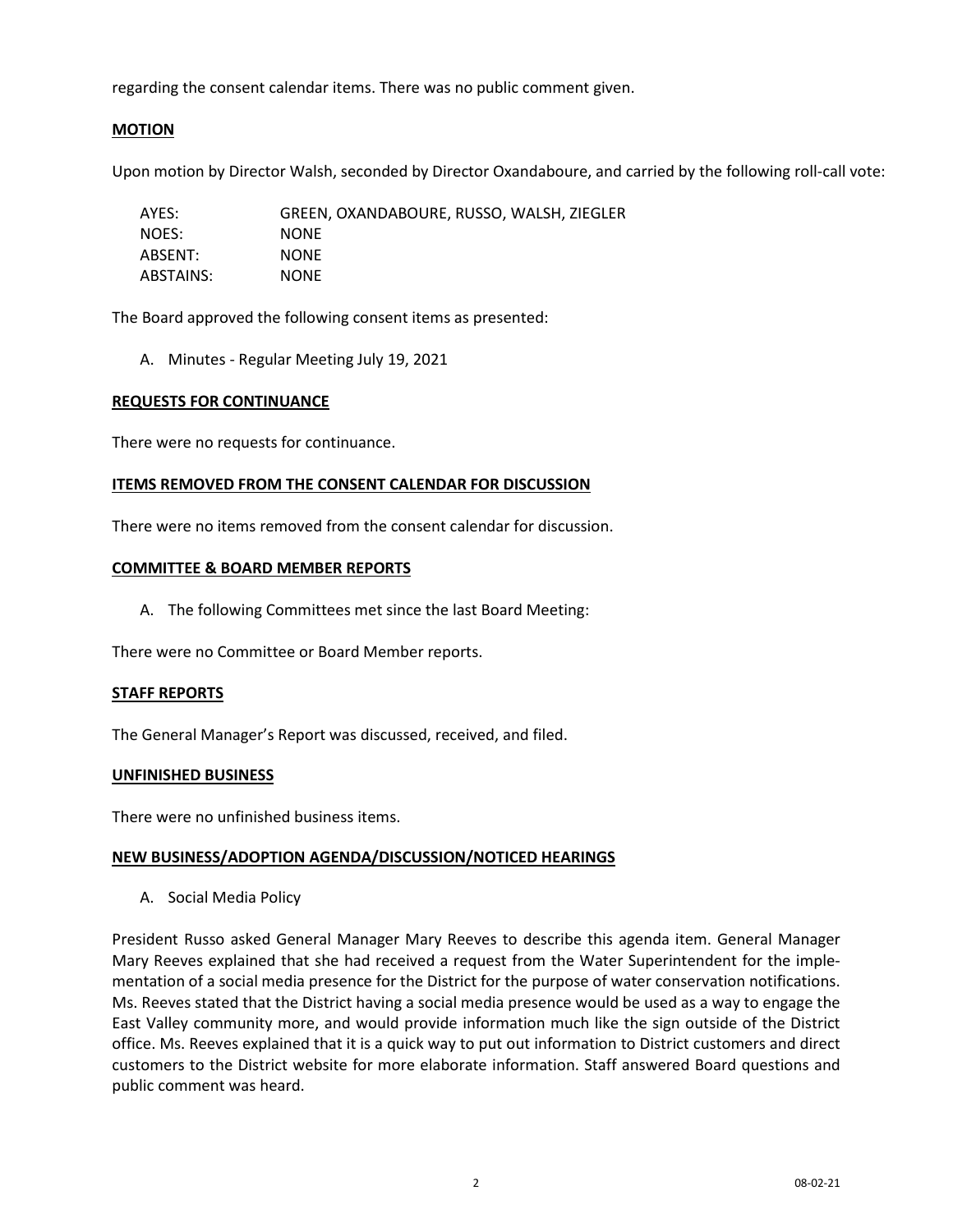# **MOTION**

Upon motion by Director Green, seconded by Director Walsh, and carried by the following roll-call vote:

| AYES:     | GREEN, OXANDABOURE, RUSSO, WALSH, ZIEGLER |
|-----------|-------------------------------------------|
| NOES:     | <b>NONE</b>                               |
| ABSENT:   | <b>NONE</b>                               |
| ABSTAINS: | <b>NONE</b>                               |

The Board adopted the Social Media Policy as presented.

B. Recycling Partnership Grant Approval

President Russo asked Solid Waste Superintendent Jon Zamorano to describe this agenda item. Mr. Zamorano reported that the District was awarded a grant in the amount of \$242,000 from the Recycling Partnership to assist with the purchasing of 64 gallon recycle carts, recycling educational information and the potential building of a recycle building. Staff answered Board questions and no public comment was given.

#### **MOTION**

Upon motion by Director Green, seconded by Director Walsh, and carried by the following roll-call vote:

| AYES:     | GREEN, OXANDABOURE, RUSSO, WALSH, ZIEGLER |
|-----------|-------------------------------------------|
| NOES:     | <b>NONE</b>                               |
| ABSENT:   | <b>NONE</b>                               |
| ABSTAINS: | <b>NONE</b>                               |

The Board authorized President Russo to sign the Grant Agreement with the Recycling Partnership.

C. Surplus Generators – Declaration as Surplus Equipment and Authorization to Advertise for sale on GOVDeals auction site

President Russo asked Water Superintendent Jerry Griffith to describe this agenda item. Mr. Griffith explained that the District has replaced two generators, Ford, Model #LSG875 from the District office and Kohler, Model #55R78 from the Paradise Maintenance Yard, and the previous generators were no longer in use. Mr. Griffith stated that the funds received from the sale of the generators will be calculated and applied to the appropriate departments. Staff answered Board questions and public comment was heard.

#### **MOTION**

Upon motion by Director Walsh, seconded by Director Ziegler, and carried by the following roll-call vote:

| AYES:     | GREEN, OXANDABOURE, RUSSO, WALSH, ZIEGLER |
|-----------|-------------------------------------------|
| NOES:     | <b>NONE</b>                               |
| ABSENT:   | <b>NONE</b>                               |
| ABSTAINS: | <b>NONE</b>                               |

The Board declared the generators as described above as surplus equipment, and authorized staff to advertise for sale on GOVDeals auction site.